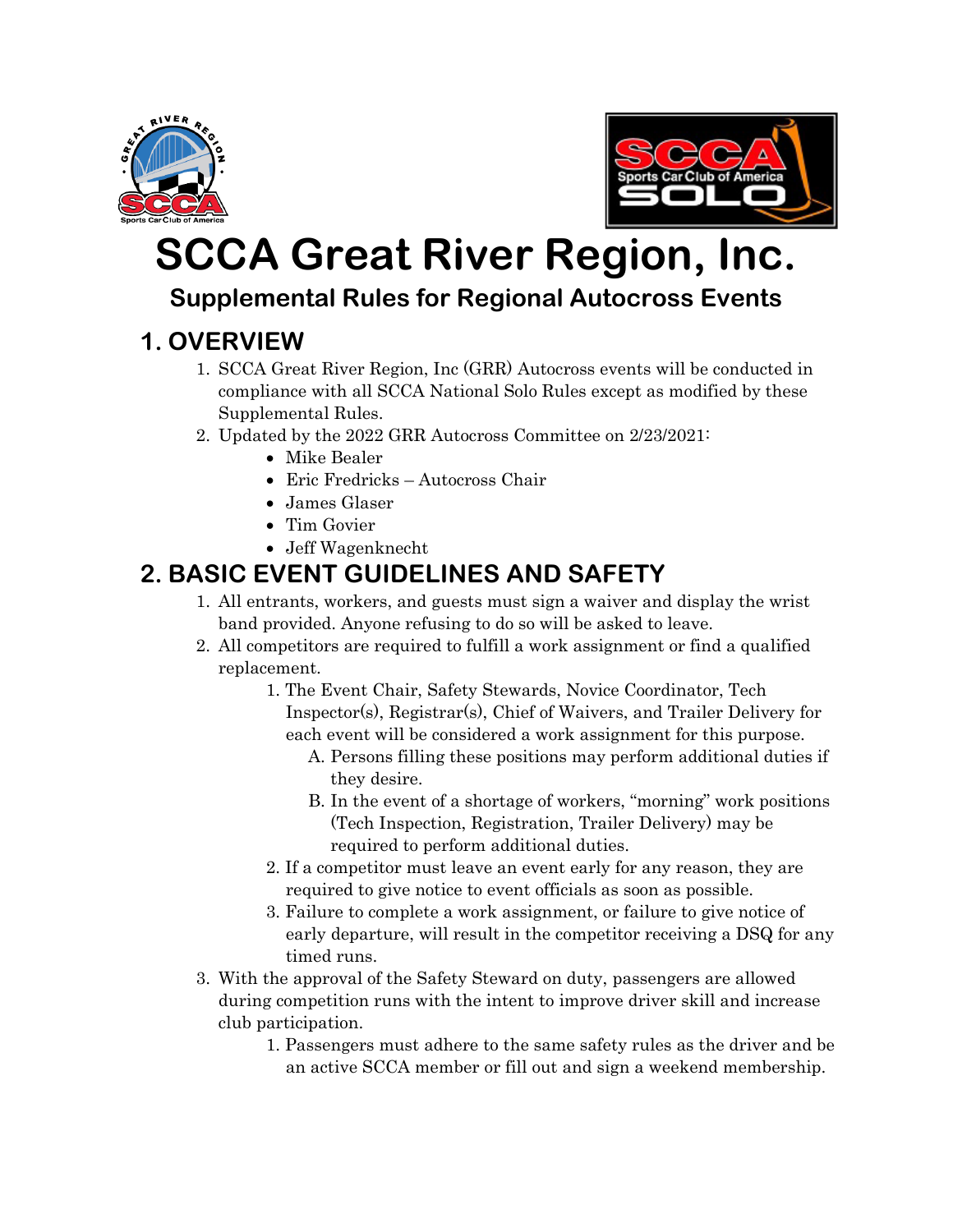- 2. The Event Chair reserves the right to deny anyone the privilege of being a passenger or having a passenger ride with.
- 4. Pre-heating of tires will not be tolerated anywhere on the event site. Those found pre-heating tires will be disqualified from competition without refund.
- 5. Fun runs will be allowed for registered competitors, time permitting at the end of the events.
	- 1. Strong enforcement of the rules will exist and over exuberant driving will not be tolerated.
	- 2. Cost of each run will be \$3.00 with a tech inspected vehicle.
	- 3. Any vehicle which will be used for fun runs during an event is required to have received a safety tech inspection prior to being used for fun runs.

#### **3. EVENT OPERATION**

- 1. Event registration fees are \$30.00 for SCCA members and \$45.00 for SCCA weekend members.
	- 1. A \$10.00 discount is available for first time novices valid for their first event via website coupon.
- 2. Unless otherwise publicized, each event will follow this schedule:
	- 8:00 AM registration opens
	- 8:15 AM tech inspection opens
	- 9:00 AM registration closes
	- 9:15 AM tech inspection closes
	- 9:30 AM mandatory drivers' and workers' meeting
	- $10:00$  AM competition begins
	- 4:00 PM target end for competition
	- Course clean-up will occur immediately after end of competition
	- Awards will be presented after the end of course clean-up
- 3. Late registration and tech inspection will be available at the discretion of the event chair until the start of the Drivers' Meeting.
	- 1. A \$5.00 late fee will be assessed for all late registrations.
- 4. If a competitor takes at least one (1) timed run of the course, they will be charged the appropriate entry fee. If a competitor does not or is unable to take any timed runs of the course, they will not be charged for the event.
- 5. A given vehicle may be entered by no more than four (4) drivers, with no more than two (2) drivers per heat.
- 6. All competitors are required to display numbers clearly visible on both sides of the vehicle and numbers shall be from 1 to 999 inclusive, with the exception of any retired numbers.
	- 1. The following numbers are retired:
		- 12 In memory of Jeremy Holzer, GRR retired number 12 in 2010.
		- 34 In memory of Jared Hebl, GRR retired number 34 in 2022.
		- 126 In memory of Barry Packer, GRR retired number 126 in 2020.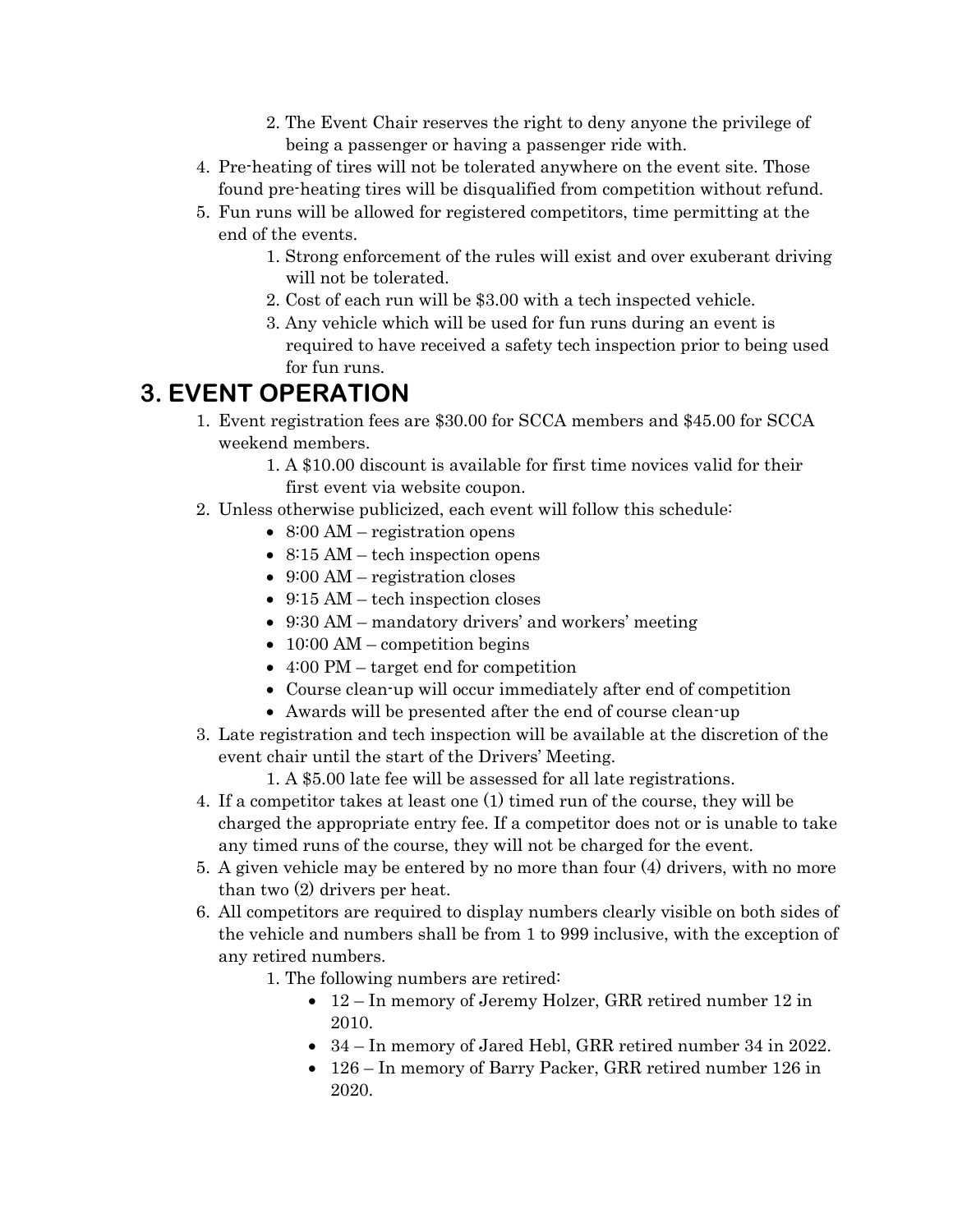- 2. Any competitors with SCCA membership, who participated in at least the minimum number of events during the prior calendar year to qualify for season-end points, will be automatically granted a reserved number for a particular calendar year. This number will be either that which the competitor used during the prior calendar year, or any other which is available that the competitor choses.
- 3. GRR may allow any other competitors to reserve numbers at the discretion of the Autocross Committee.
- 4. Additional vehicle numbers at each event will be assigned as required. The driver will be given the option of choosing a number that is not already in use, otherwise, a number will be issued.
- 7. All entrants in single-driver classes will be bumped to a single "Bump" class.
	- 1. Event awards will be presented for this class based on indexed times.
	- 2. If only one (1) single-driver class is present at an event, the competitor will be bumped per the SCCA National Solo Rules.
	- 3. Season points will be accumulated in the competitor's regular class.
- 8. Vehicles must have their hood closed and latched anywhere in the staging area, while being driven on course, or while returning to grid.
- 9. When a competitor is given the go ahead to take the course and begins to roll onto the course, any stop before the finish timer without resuming and completing the lap will result in a Did Not Finish (DNF). The exception to this is if the driver is responding to a red flag or an emergency.
- 10. Penalties will be assessed per Section 7.9 of the SCCA National Solo Rules except for the following: The location of the course pylons will be outlined with chalk lines.
- 11. A RED flag will be displayed by a course worker if a hazard appears on the course. Drivers must bring their vehicle to a safe and immediate stop and wait for instructions from the course worker. A rerun will be given to a particular driver if they were not the cause for the red flag, and there has been no DNF called for same driver prior to encountering the red flag.
- 12. If competition has begun at a scheduled points-paying event, and the event is unable to be completed through all four (4) heats as normally planned, for reasons of weather, equipment failure, or emergencies of other types, the event results will be determined as follows.
	- 1. If the event has to be stopped at a point after both run groups have each run at least one (1) full heat, but before the full event is completed, then the results after the first half of the day will be used for event awards and for the purposes of calculating season points.
	- 2. If the event has to be stopped at a point prior to both run groups being able to each complete a full heat, then the event will no longer be considered a points-paying event.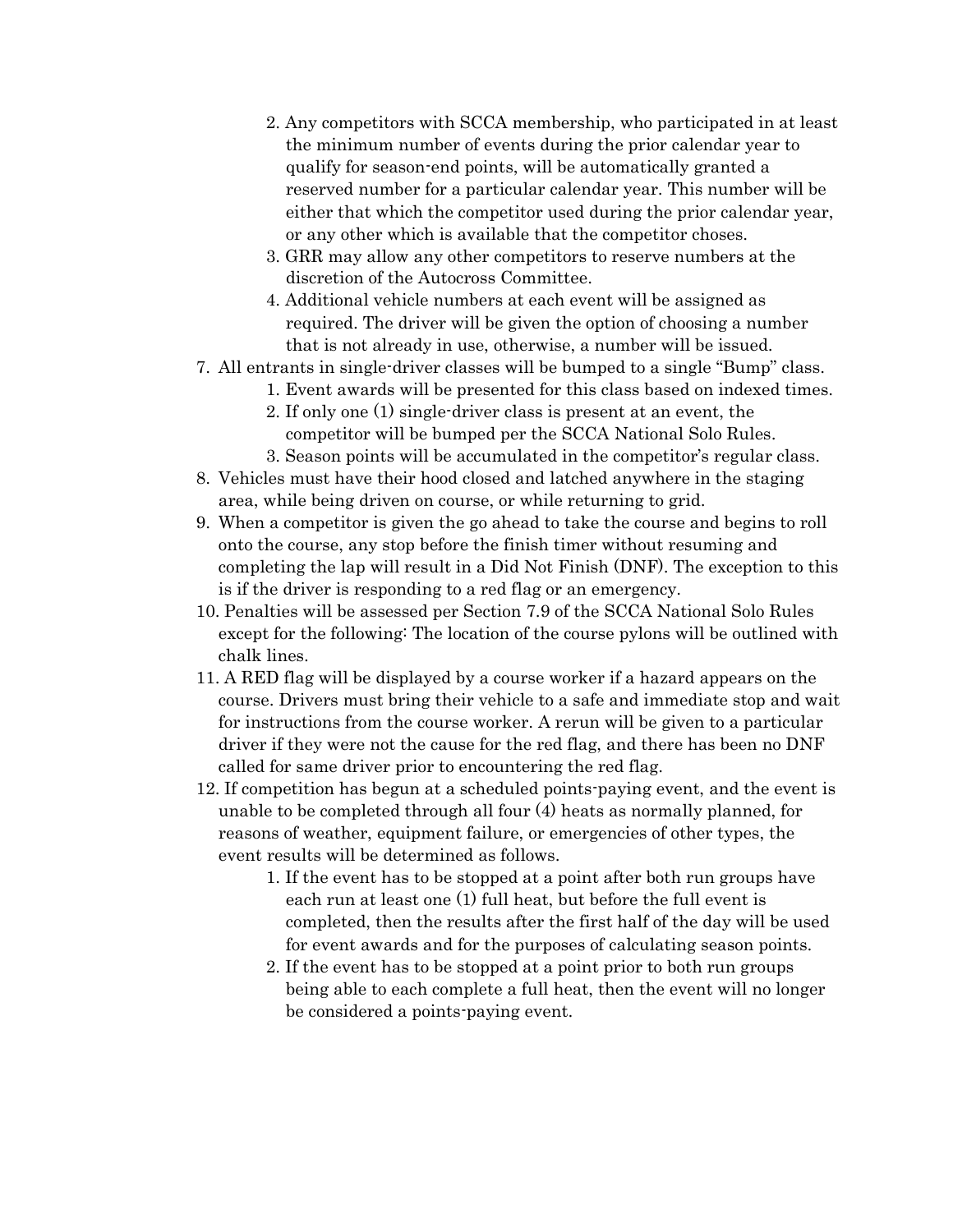#### **4. SUPPLEMENTAL CLASSES**

- 1. GRR Regional Autocross events will offer the following supplemental classes:
	- 1. Novice Class (N)
		- A. A Novice is defined as a competitor who is competing in their first three Autocross events.
		- B. Event awards will be presented for this class based on the "RTP/PAX" index for scoring.
		- C. Season points will be accumulated in the competitor's regular class.
	- 2. Pro Class (P)
		- A. Regular GRR autocross competitors who are frequent winners of season-end class awards, as well as those who regularly participate in SCCA National Solo events, are encouraged (but not required) to enter events in Pro Class. However, any non-Novice competitors are allowed to enter in Pro Class if they desire to do so.
		- B. See Appendix A for a more detailed explanation of the Pro Class format, awards, and scoring.
	- 3. Extreme Street Combined (XSC)
		- A. For the purposes of fostering close and friendly competition between folks who are entering into the Extreme Street Category, the Extreme Street Combined class is being offered.
		- B. This combined class will include both segments from the Extreme Street Category, Extreme Street A (XA) and Extreme Street B (XB).
		- C. Event awards will be presented for this class based on the "RTP/PAX" index for scoring.
		- D. Season points will be accumulated in Extreme Street Combined class.
- 2. Supplemental classes noted as using the "RTP/PAX" index will use the current year's RTP/PAX index.
- 3. Additional supplemental classes may be created, provided there is sufficient interest among regular members.
	- 1. Sufficient interest is defined as three (3) or more regularlyparticipating GRR members.
	- 2. Whenever possible, such supplemental classes will use the "RTP/PAX" index.
	- 3. If sufficient interest is determined prior to the start of online registration for a particular calendar year's events, the supplemental class will be made available in the same year for online registration. If sufficient interest is determined after the start of online registration for a particular calendar year's events, the supplemental class can be made available for online registration for the following year's events.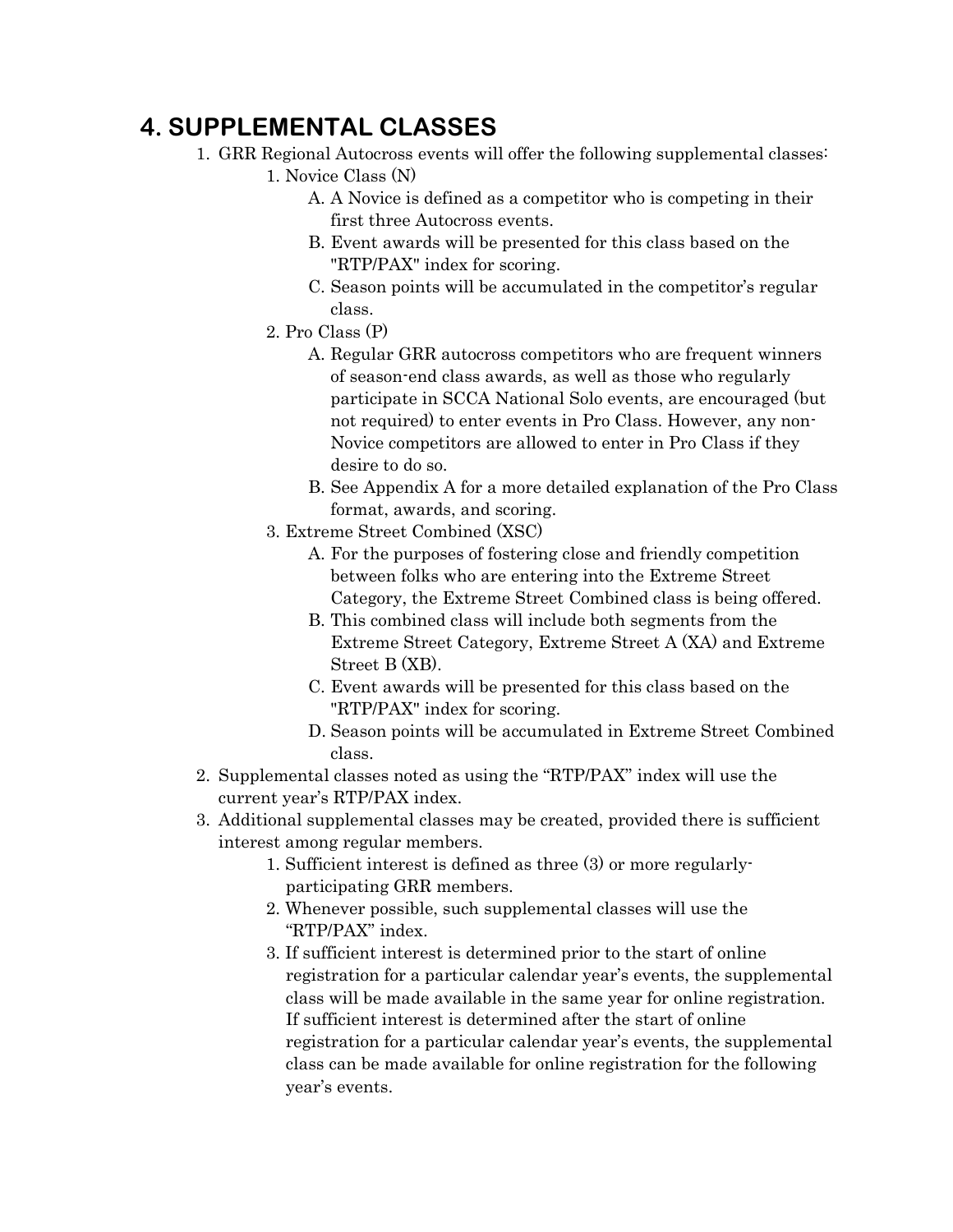#### **5. EVENT AWARDS**

- 1. An award will be presented for Fastest Time of the Day (FTD)
- 2. An award will be presented for Fastest Indexed Time of Day (FITD)
- 3. Awards will be given for the top three (3) places in all classes except FTD and FITD.

#### **6. POINTS AND SEASON AWARDS**

- 1. Competitors will earn class points based upon their finishing time in a class. Total season points are added up to determine the class winner at the end of the year.
- 2. To be eligible for earning season points, competitors must be members of GRR. Members whose SCCA region of record is other than GRR are eligible to earn season points, if they are also a member paying dues to GRR. If a new member joins the club before the last event of the season is run, points begin to accumulate starting with the first event after their GRR membership goes into effect. The exception to this is that for members joining GRR during their Novice year, all points will be made retroactive including those run as a Novice. This will not reduce the points of the competitors that were already members. Persons with weekend memberships are not eligible for season points.
- 3. Calculations are based on a 1000-point scale, with 1000 points awarded to the winning time for a class. All other times in that class are divided into the winning time to get a decimal equivalent taken to the third decimal place.
	- 1. Example:
		- Driver "A" has a time of 46.500
		- Driver "B" has a time of 47.105
		- Driver "C" has a time of 49.985
		- Driver "A" receives 1000 points they won their class
		- Driver "B" receives 987 points because  $46.500/47.105 = 0.987$ and 1000 x 0.987 = 987
		- Driver "C" receives 930 points because  $46.500/49.985 = 0.930$ and  $1000 \times 0.930 = 930$
- 4. In classes based on index time, the maximum point award will be less than 1000 points if the FTD for the class is achieved by a non-member.
- 5. If a competitor is "bumped" to another class for an event, they will be awarded 1000 points in their normal class.
- 6. To earn season points, and to be eligible for a season award in a particular calendar year, a driver must compete in a minimum number of events, as detailed below. Also listed are the number of drops which are available for the given total number of events in a calendar year.

1. Minimum number of events for season points:

- Six  $(6)$  event season Compete in three  $(3)$  events
- Seven  $(7)$  or eight  $(8)$  event season Compete in four  $(4)$  events
- Nine  $(9)$  or ten  $(10)$  event season Compete in five  $(5)$  events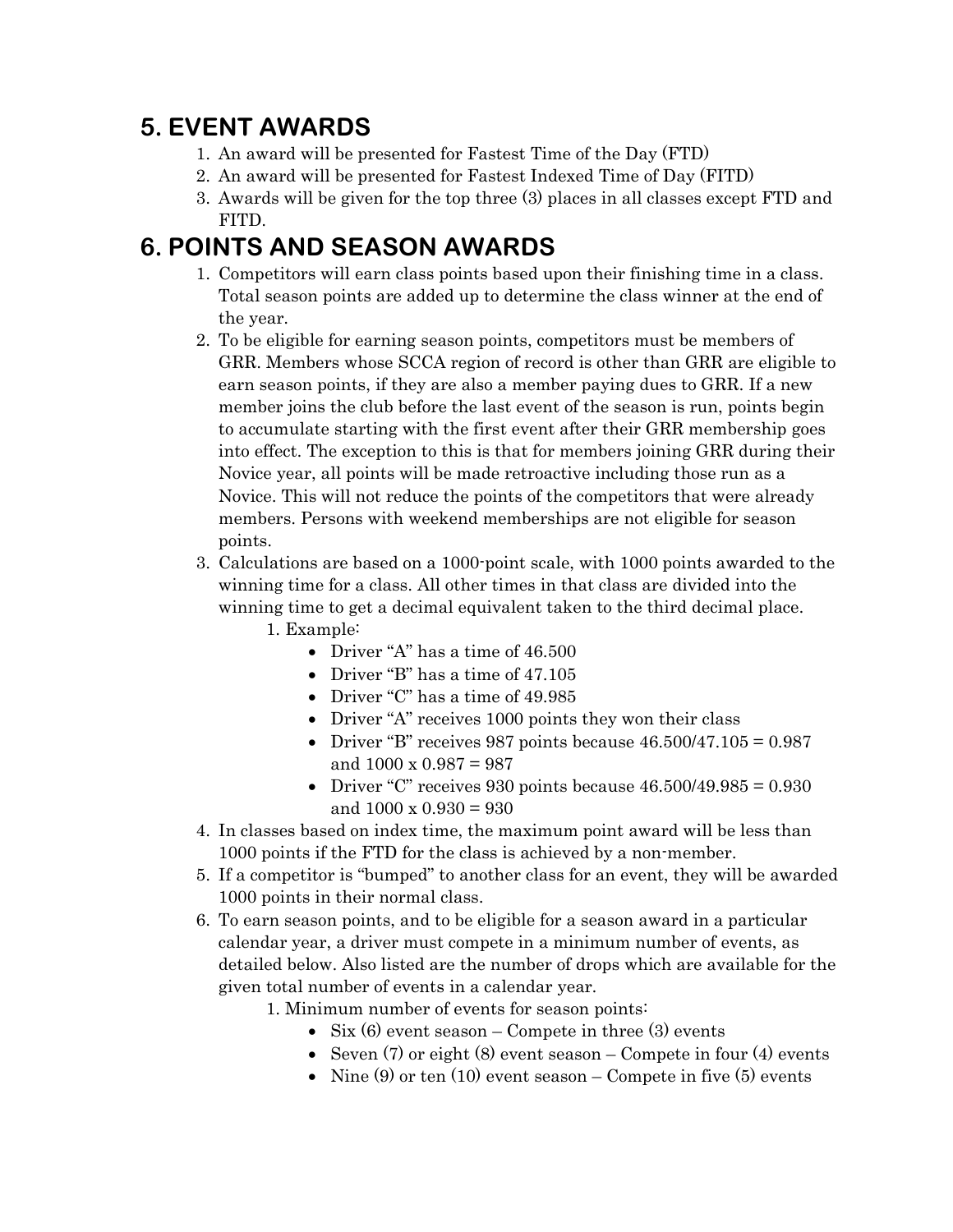- Eleven  $(11)$  or twelve  $(12)$  event season Compete in six  $(6)$ events
- 2. Number of drops available:
	- Six (6) to eight (8) event season Two  $(2)$  drops
	- Nine  $(9)$  to eleven  $(11)$  event season Three  $(3)$  drops
	- Twelve  $(12)$  event season Four  $(4)$  drops
- 3. Class places are determined based on total points of the best events of each competitor in a class.
- 7. Season awards will be given using a "1 for 3" format.
	- 1. Examples:
		- 1-3 eligible competitors = 1 award
		- 4-6 eligible competitors  $= 2$  awards
		- 7-9 eligible competitors = 3 awards
- 8. There are three overall autocross season awards which will be presented to individual competitors. General eligibility and scoring will be determined using Sections 6.2 and 6.6.
	- 1. Driver of the Year Awarded to the competitor who has accumulated the highest score of PAX points for the season.
	- 2. Rookie of the Year Awarded to the rookie competitor who achieves the highest PAX position of any rookie competitors during a season. For a competitor to qualify, they must have started competing with GRR during the same season, or have competed in fewer than three (3) events with GRR in the previous season, thus meaning they qualify as a "Novice" at the start of the current season per Section 4.1.1.A.
	- 3. Most Improved Driver Awarded to the competitor who gains the most PAX positions from one season to the following season. The minimum number of events as detailed in Section 6.6 applies to both seasons.
		- A. In the event of two or more competitors improving by the same number of PAX positions between one season and the next, the competitor who achieves the highest overall PAX position will be selected.

#### **7. PROTESTS**

- 1. Section 8 of the most current and up-to-date SCCA National Solo Rules Book applies to all point-paying GRR Autocross events.
	- 1. Section 8.2.2 regarding Time Limits is replaced by the following: A. Protests must be resolved prior to presentation of the event awards.
	- 2. Section 8.4 regarding the Protest Committee is replaced by the following:
		- A. The Protest Committee will consist of the Event Chair, Chief Tech Inspector, and a member of the Autocross Committee.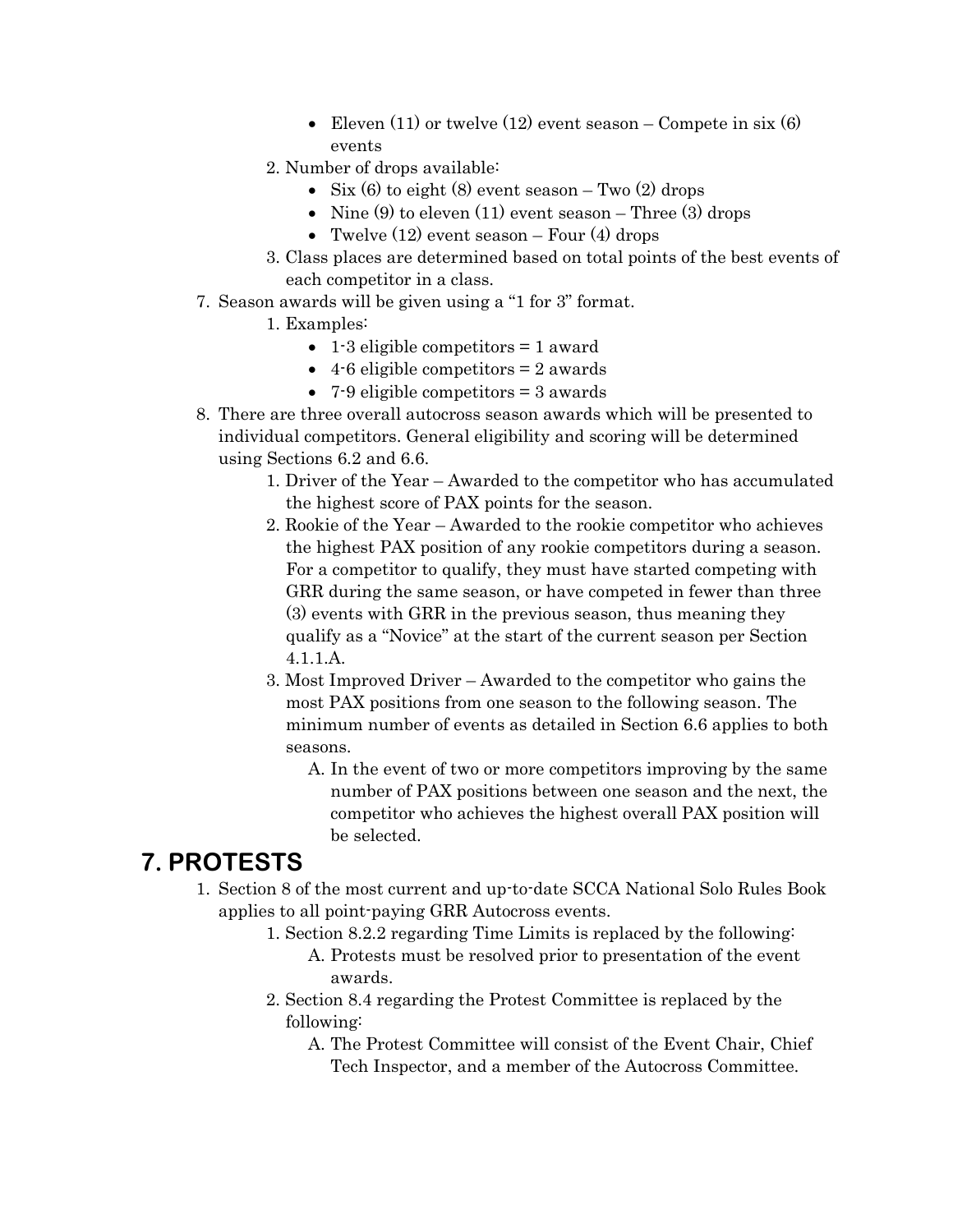- B. None of the members of the Protest Committee shall be in the same class as the protested vehicle.
- C. If insufficient Autocross Committee members are present, a Safety Steward will become a member of the committee.

#### **8. CHANGES TO THE SUPPLEMENTAL RULES**

- 1. Changes, additions, and/or deletions to the Supplemental Rules are allowed at any time based on a majority vote of the SCCA Great River Region Autocross Committee.
	- 1. Any changes considered to be significant will be announced at the first drivers' meeting after the change is made.
- 2. The most current and up-to-date Supplemental Rules will be posted at the region's website (sccagrr.com).

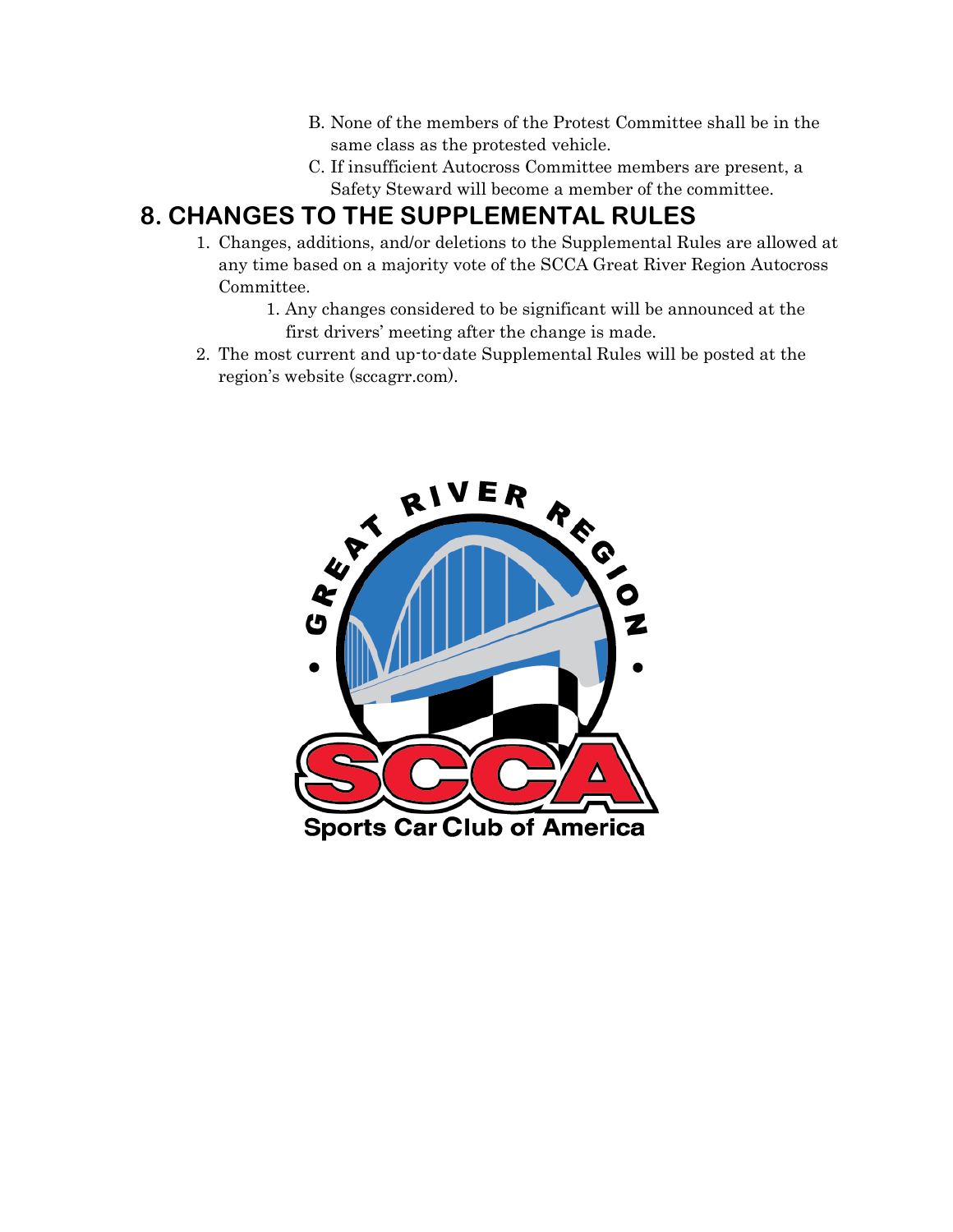# **APPENDIX A – PRO CLASS FORMAT**

## **1. PURPOSE**

The Pro Class for Great River Region (GRR) is proposed as a class in which the more highly experienced and skilled drivers are encouraged to compete. Regular GRR autocross competitors who are frequent winners of season-end class awards, as well as those who regularly participate in SCCA National Solo events, are encouraged (but not required) to enter events in Pro Class. However, any non-Novice competitors are allowed to enter in Pro Class if they desire to do so.

## **2. TIMING AND SCORING**

Since it is understood that drivers will be in different types and classes of vehicles, times used for scoring within Pro Class will be multiplied by the relevant PAX factor in the current years' RTP/PAX index.

## **3. FORMAT**

The competition format for Pro Class is proposed as a ranked bracket elimination, with a setup (seeding) of the bracket determined by qualifying completed during the morning heat.

As is the case in a normal class, all runs taken by a Pro Class competitor will support their efforts for eligible overall season awards, including the PAX championship which awards the Driver of the Year and the Most Improved Driver.

## **4. MORNING HEAT – QUALIFIER**

During the morning heat for Pro Class, competitors will take runs as in a normal class and heat. The fastest run from this morning heat will be used to determine the "seed" for each driver. An example of this is shown in Table 1.

| No.            | Run 1        | Run 2        | Run 3        | Run 4        | Time   | <b>PAX</b> | Pax Time | Seed           |
|----------------|--------------|--------------|--------------|--------------|--------|------------|----------|----------------|
| 43             | $47.260 + 1$ | 45.995       | 44.878       | $45.102 + 1$ | 44.878 | 0.814      | 36.531   |                |
| 27             | 48.311       | 47.146       | 46.123       | 46.109       | 46.109 | 0.814      | 37.533   | $\overline{2}$ |
| 24             | <b>DNF</b>   | 47.242       | 47.254       | 47.166       | 47.166 | 0.818      | 38.582   | 3              |
| $\overline{2}$ | 50.573       | $49.965 + 1$ | 49.999       | $50.412+1$   | 49.999 | 0.782      | 39.099   | $\overline{4}$ |
| 129            | 49.630       | 49.550       | $49.167 + 1$ | 48.472       | 48.472 | 0.807      | 39.117   | 5              |
| 842            | 50.566       | 50.507       | 50.421       | 50.288       | 50.288 | 0.782      | 39.325   | 6              |

Table 1: Example times from a morning qualifying heat for Pro Class. Bolded times are the different competitors' fastest raw times.

## **5. AFTERNOON HEAT – RANKED BRACKET ELIMINATION**

In seed order from the morning heat qualifier, competitors will be placed into a bracket, with the following standard sizes: 4, 8, 16. The number of runs necessary to complete particular bracket will depend on the initial size of the bracket, and is detailed in Table 2.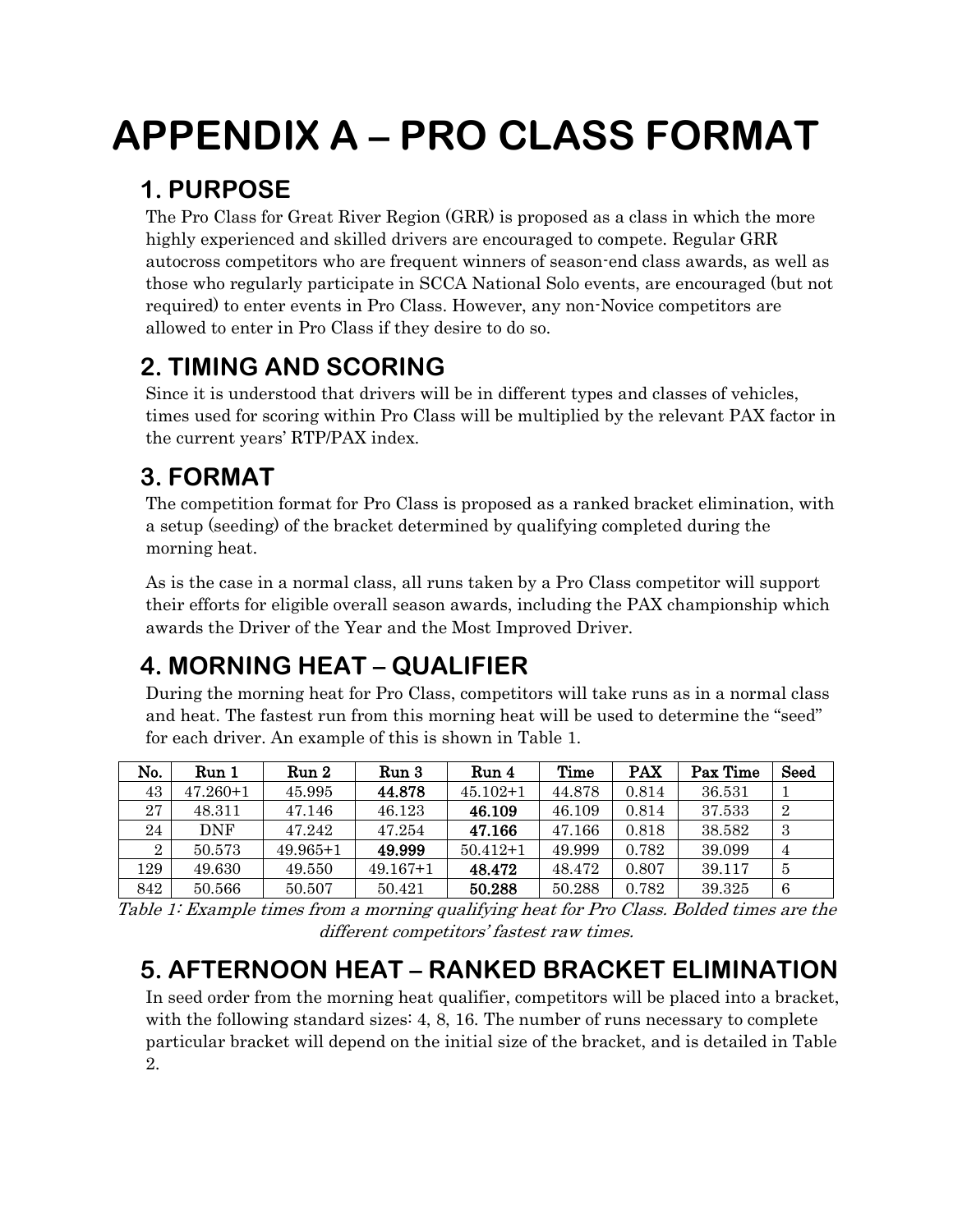| <b>Bracket Size</b> | <b>Runs Required</b> |
|---------------------|----------------------|
|                     |                      |
|                     |                      |
|                     |                      |
| 1 ፎ                 |                      |

Table 2: A breakdown of the different bracket sizes and the number of runs required to complete the bracket.

Competitors will be assigned matchups with the highest seeds facing the lowest. As an example, for an 8-competitor bracket: 1 vs. 8, 2 vs. 7, 3 vs. 6, and 4 vs. 5.

If there are not enough competitors to completely fill the closest bracket size, bye rounds will be assigned with preference given to higher seed competitors. An example of this is shown in Table 2.

| Quarter-Final Round   Matchup |                                        |
|-------------------------------|----------------------------------------|
|                               | Driver #43 $(1)$ Bye                   |
|                               | Driver #27 $(2)$ Bye                   |
|                               | Driver #24 $(3)$ vs. Driver #842 $(6)$ |
|                               | Driver #2 $(4)$ vs. Driver #129 $(5)$  |

Table 3: Example of initial "seeding" for the quarter-final round of an afternoon bracket elimination heat.

During each round, the competitor with the best PAX time will advance to the next round. Examples of this are shown in Tables 3 and 4.

| <b>Quarter-Final Round</b> | <b>First Competitor</b> | Second Competitor       | Advances   |
|----------------------------|-------------------------|-------------------------|------------|
|                            | Driver #43              |                         |            |
|                            | $45.138$ (raw time)     | Bye                     | Driver #43 |
|                            | 36.742 (PAX time)       |                         |            |
|                            | Driver #27              |                         |            |
| $\overline{2}$             | $46.682$ (raw time)     | Bye                     | Driver #27 |
|                            | 37.999 (PAX time)       |                         |            |
|                            | Driver #24              | Driver #842             |            |
| 3                          | $47.110$ (raw time)     | $51.434 + 1$ (raw time) | Driver #24 |
|                            | 38.536 (PAX time)       | 41.785 (PAX time)       |            |
|                            | Driver#2                | Driver #129             |            |
| 4                          | 49.985 (raw time)       | $47.803 + 1$ (raw time) | Driver#2   |
|                            | 39.088 (PAX time)       | 40.191 (PAX time)       |            |

Table 4: Example of a quarter-final round of an afternoon bracket elimination heat.

| Semi-Final Round | <b>First Competitor</b> | <b>Second Competitor</b> | Advances   |
|------------------|-------------------------|--------------------------|------------|
|                  | Driver #43              | Driver#2                 |            |
|                  | $45.315$ (raw time)     | $50.383$ (raw time)      | Driver #43 |
|                  | 36.886 (PAX time)       | 39.400 (PAX time)        |            |
|                  | Driver #27              | Driver #24               |            |
| 2                | 46.682 (raw time)       | $46.356 + 1$ (raw time)  | Driver #27 |
|                  | 37.999 (PAX time)       | 39.555 (PAX time)        |            |

Table 5: Example of a semi-final round of an afternoon bracket elimination heat.

The competitors who win their matchups in the semi-final rounds will advance to face each other in the final round, to determine 1st and 2nd place. An example of this is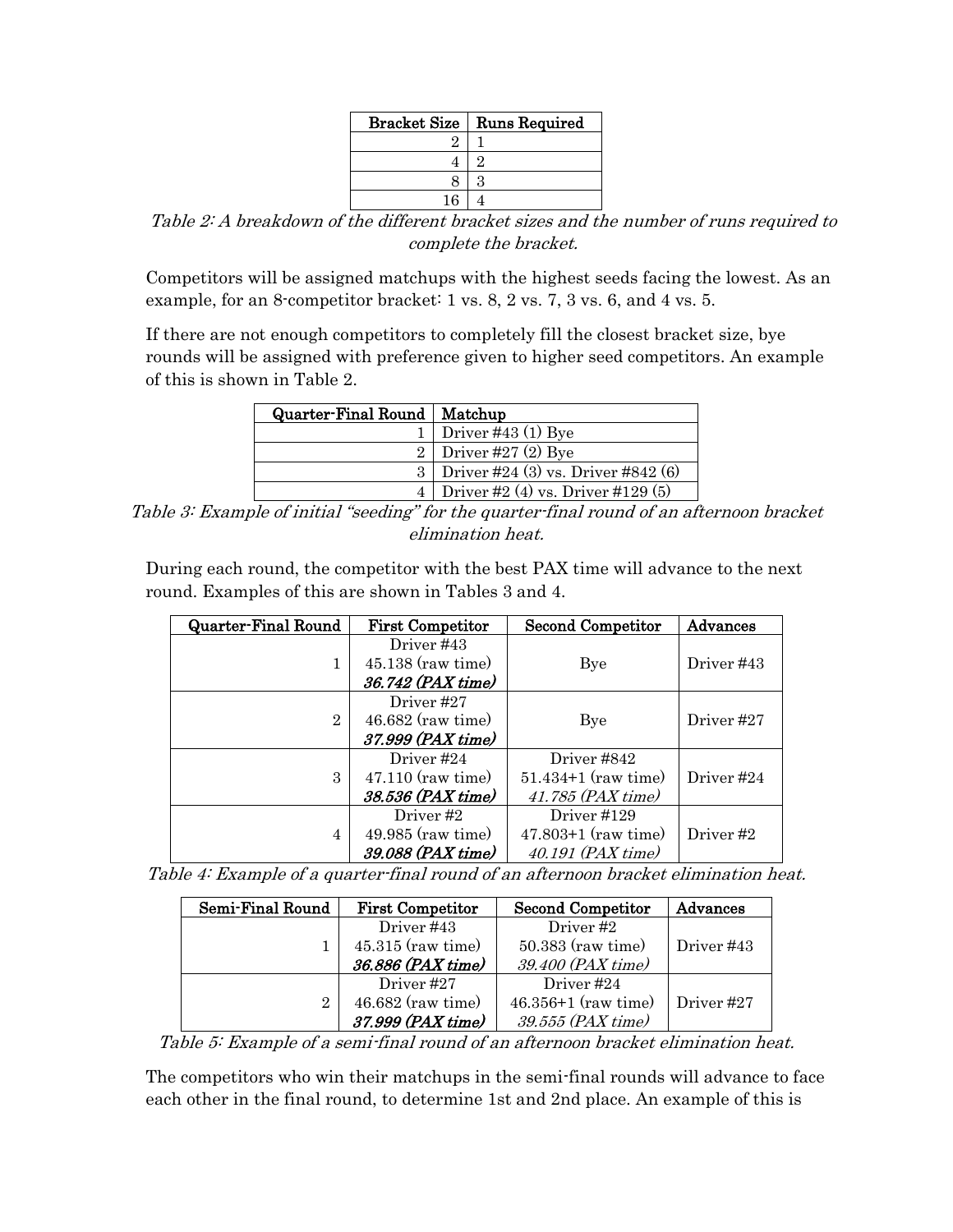shown in Table 5. The competitors who do not advance from the semi-final will then face each other in the bonus round, to determine 3rd and 4th place. An example of this is shown in Table 6.

| <b>Final Round</b> | <b>First Competitor</b> | <b>Second Competitor</b> | Winner       |
|--------------------|-------------------------|--------------------------|--------------|
|                    | Driver #43              | Driver #27               |              |
|                    | $44.981+1$ (raw time)   | $45.861$ (raw time)      | ∣ Driver #27 |
|                    | 38.243 (PAX time)       | 37.311 (PAX time)        |              |

Table 6: Example of a final round of an afternoon bracket elimination heat.

| <b>Bonus Round</b> | <b>First Competitor</b> | <b>Second Competitor</b> | Winner    |
|--------------------|-------------------------|--------------------------|-----------|
|                    | Driver #2               | Driver #24               |           |
|                    | $49.308$ (raw time)     | $47.462$ (raw time)      | Driver #2 |
|                    | 38.559 (PAX time)       | 38.824 (PAX time)        |           |

Table 7: Example of a bonus round of an afternoon bracket elimination heat.

Those competitors who are eliminated from the bracket during a particular round will be scored against each other using the times they set in that run, to determine the overall Pro Class ranking for event awards. For example, from the quarter-final round Driver #129 set a PAX time of 40.191 and Driver #842 set a PAX time of 41.785, and so Driver #129 would receive the 5th place rank and Driver #842 the 6th place rank. From this example event, the event ranking for the Pro Class competitors would be as shown in Table 7.

| Rank | Driver No. | <b>Highest Round</b> | Raw Time     | <b>PAX</b> | Pax Time |
|------|------------|----------------------|--------------|------------|----------|
|      | 27         | Final                | 45.861       | 0.814      | 37.311   |
| 2    | 43         | Final                | $44.981 + 1$ | 0.814      | 38.243   |
| 3    | 2          | Semi-Final/Bonus     | 49.308       | 0.782      | 38.559   |
|      | 24         | Semi-Final/Bonus     | 47.462       | 0.818      | 38.824   |
| 5    | 129        | Quarter-Final        | $47.803 + 1$ | 0.807      | 40.191   |
|      | 842        | Quarter-Final        | $51.434 + 1$ | 0.782      | 41.785   |

Table 8: Final ranking for Pro Class from the example event.

Any runs taken by Pro Class competitors beyond those required to complete their portion of the bracket will not count towards the Pro Class scoring, but will still count for overall event scoring towards Fastest Time of Day (FTD) and Fastest Index Time of Day (FITD).

If for any reason the afternoon heat is cut short, such that the Pro Class bracket is unable to complete enough runs so that the bracket itself is run through to completion, overall scoring will be completed based on the last completed round of the bracket.

## **6. SEASON CLASS CHAMPIONSHIP POINTS**

Class results from each event will count towards a season Pro Class championship, with the same rules for minimum events to qualify and number of event drops as a normal class (see Section 6.6.1 and 6.6.2). Competitors will accumulate points in Pro Class for each event they are registered in Pro Class. For the sake of logistics, a competitor must decide on Pro Class before on-site registration is closed for a particular event.